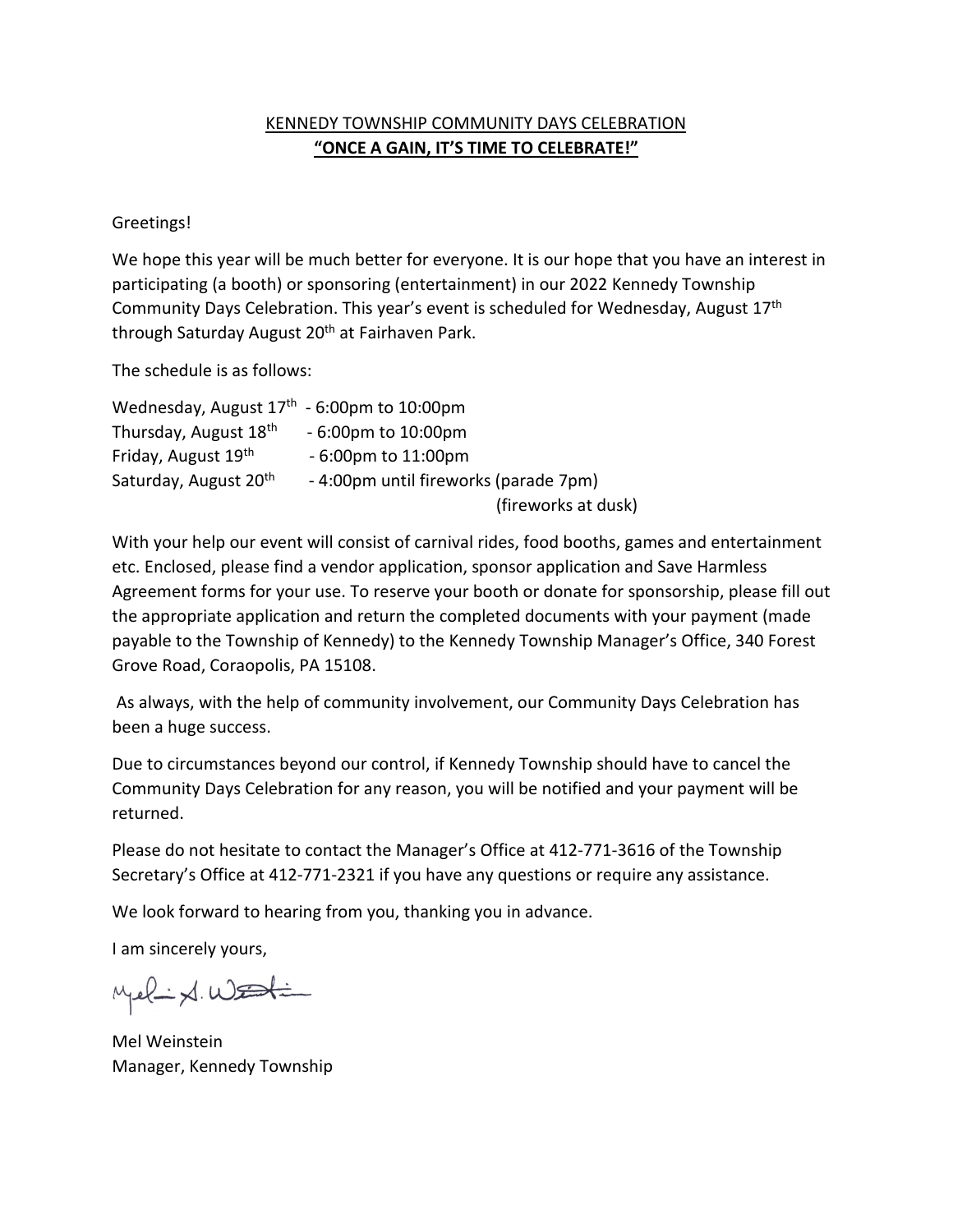# *KENNEDY TOWNSHIP COMMUNITY DAYS CELEBRATION AUGUST 17, 18, 19 & 20TH, 2022*

#### *VENDOR APPLICATION*

| Vendor Name: Name                                                                                                                                                                                                             |  |  |
|-------------------------------------------------------------------------------------------------------------------------------------------------------------------------------------------------------------------------------|--|--|
|                                                                                                                                                                                                                               |  |  |
|                                                                                                                                                                                                                               |  |  |
| Telephone Number/s: Day: ______________ Evening: _______________________________                                                                                                                                              |  |  |
| $E$ mail: $\qquad \qquad$                                                                                                                                                                                                     |  |  |
| Type of Booth: $*Food$ Games $*Informational$                                                                                                                                                                                 |  |  |
| Other $ $ (please specify)                                                                                                                                                                                                    |  |  |
| *If selling food, please provide menu.                                                                                                                                                                                        |  |  |
| **For businesses only! You must rent a booth to participate. No<br>booths will be rented to any political parties or organizations. No<br>handouts, pamphlets, campaigning, political signs or displays will be<br>permitted. |  |  |
| All vendors must be registered by application. Non-registered<br>vendors will not be permitted to participate.                                                                                                                |  |  |
| ALL VENDORS/EXHIBITORS MUST BE COVERED BY INSURANCE AND ARE                                                                                                                                                                   |  |  |

*REQUIRED TO COMPLETE AND EXECUTE THE SAVE HARMLESS AGREEMENT.* 

*ELECTRICITY WILL BE PROVIDED FOR EACH BOOTH (10'X10'). PLEASE BRING YOUR OWN POWER CORD/S, TABLES, CHAIRS, SIGNS TO DISPLAY NAME OF BOOTH, PRICES FOR FOOD ITEMS, GAMES, etc. THANK YOU!* 

*PLEASE SUBMIT PAYMENT OF \$75.00 PER BOOTH (check or money order) PAYABLE TO "TOWNSHIP OF KENNEDY" BY JUNE 10TH 2022 ALONG WITH THIS APPLICATION AND EXECUTED SAVE HARMLESS AGREEMENT TO:* 

> *KENNEDY TOWNSHIP MANAGER'S OFFICE 340 FOREST GROVE ROAD CORAOPOLIS, PA 15108*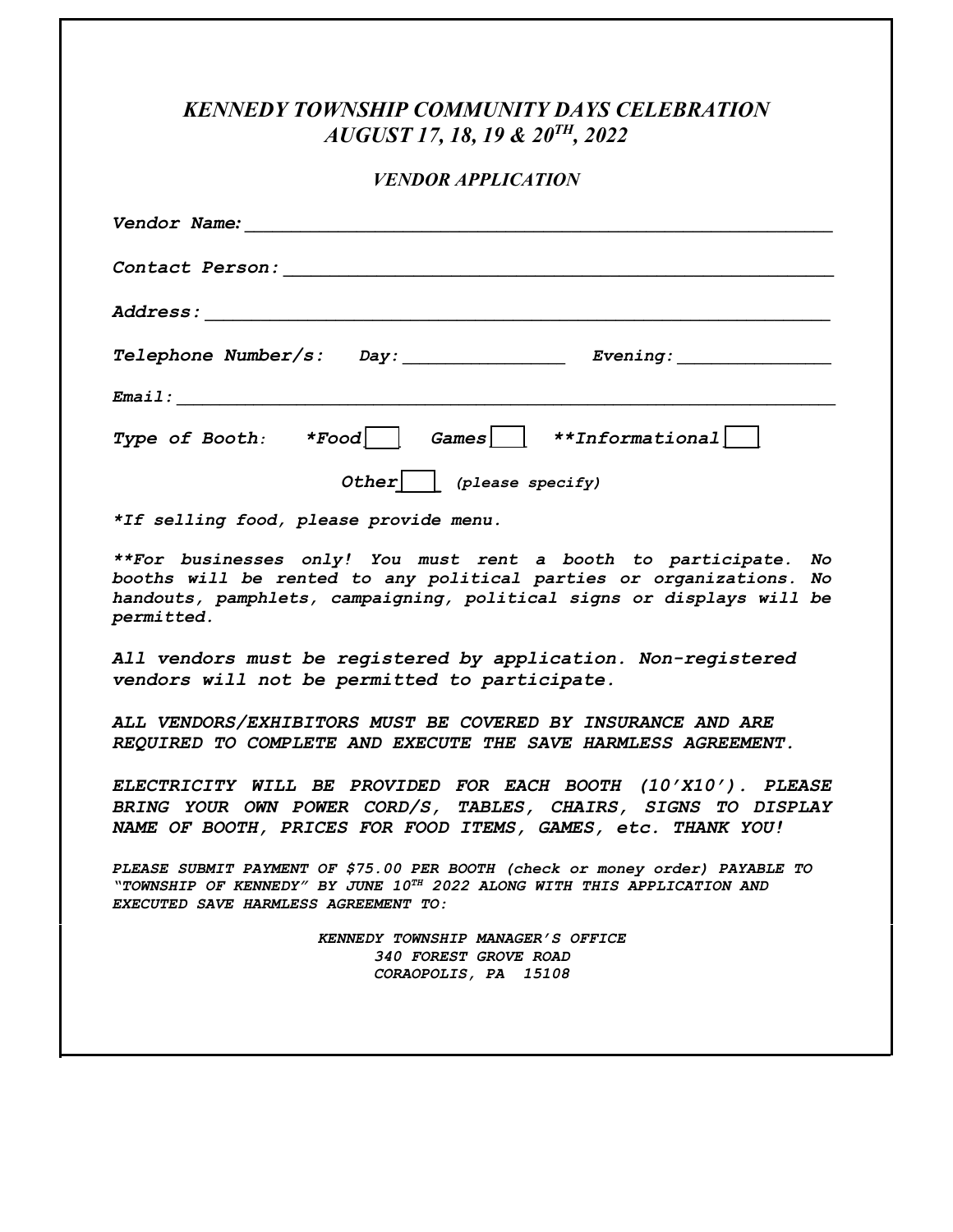## **WAIVER OF LIABILITY, HOLD HARMLESS AGREEMENT AND AGREEMENT TO INDEMNIFY THE TOWNSHIP OF KENNEDY**

WHEREAS, the undersigned, by virtue of a separate application, which is incorporated herein by reference, wishes to rent space or otherwise participate in the event known as Kennedy Community Days, to be held at Fairhaven Park in Kennedy Township, NOW THEREFORE the undersigned does agree as follows:

I, \_\_\_\_\_\_\_\_\_\_\_\_\_\_\_\_\_\_\_\_\_\_, the individual, or \_\_\_\_\_\_\_\_\_\_\_\_\_\_\_\_\_\_\_\_\_\_ of the organization known as \_\_\_\_\_\_\_\_\_\_\_\_\_\_\_\_\_\_\_\_\_\_\_\_\_\_\_\_\_\_\_\_\_\_\_\_\_\_\_\_\_\_, in consideration of the opportunity to rent space, and/or otherwise participate in the events being held by the Township as part of Community Days, do hereby covenant and agree, on my own behalf, and on behalf of my heirs, assignees and any organization for which activities are being held, that I hereby forever waive and relinquish any and all claims that I may have , or which may occur or accrue, relating to the use of and attendance at the Park, and do hereby covenant and agree, on my own behalf, and on behalf of my heirs, representatives and assignees, will never institute any action or suit at law or in equity against Kennedy Township, its officers, its directors or its members, agents or employees, nor institute, prosecute or in any way aid in the institution or prosecution of any claim, demand, action or cause of action for damages, costs, loss of services, expenses or compensation for or on account of any damage, loss or injury either to person or property, or both, whether present or future, resulting or to result, known or unknown, past, present or future, in connection with or arising under or out of the rental of or use of space and facilities, and/or attendance at the Park and its surrounding premises.

I do further agree to indemnify, release and hold harmless Kennedy Township, its officers, directors, employees and agents, from any and all claims, losses, illnesses, demands and injuries to my person or property, foreseen or unforeseen, resulting from, caused by or related to any program or activity directed by, related to or conducted by the Township, preceding or during my use of the Park. I do further agree to indemnify the Township as to any costs, expenses (including reasonable attorneys' fees and costs), and any loss and/or breach or default by the undersigned, my heirs, legal representative, successors and/or assignees, as well as those for any organization for which I am arranging for the rental of space and/or attendance at the Park. This Indemnification Agreement and Hold Harmless Agreement is not in derogation of, but rather supplements any common-law rights to indemnification which apply to the Township, its representatives, successors and assigns, and shall be binding on the undersigned(s) and his/her/their heirs, successors and assigns. I further acknowledge that, if rental is for an organization, that I have authority to act on behalf of and thus bind said organization to the waiver, release and indemnification set forth herein.